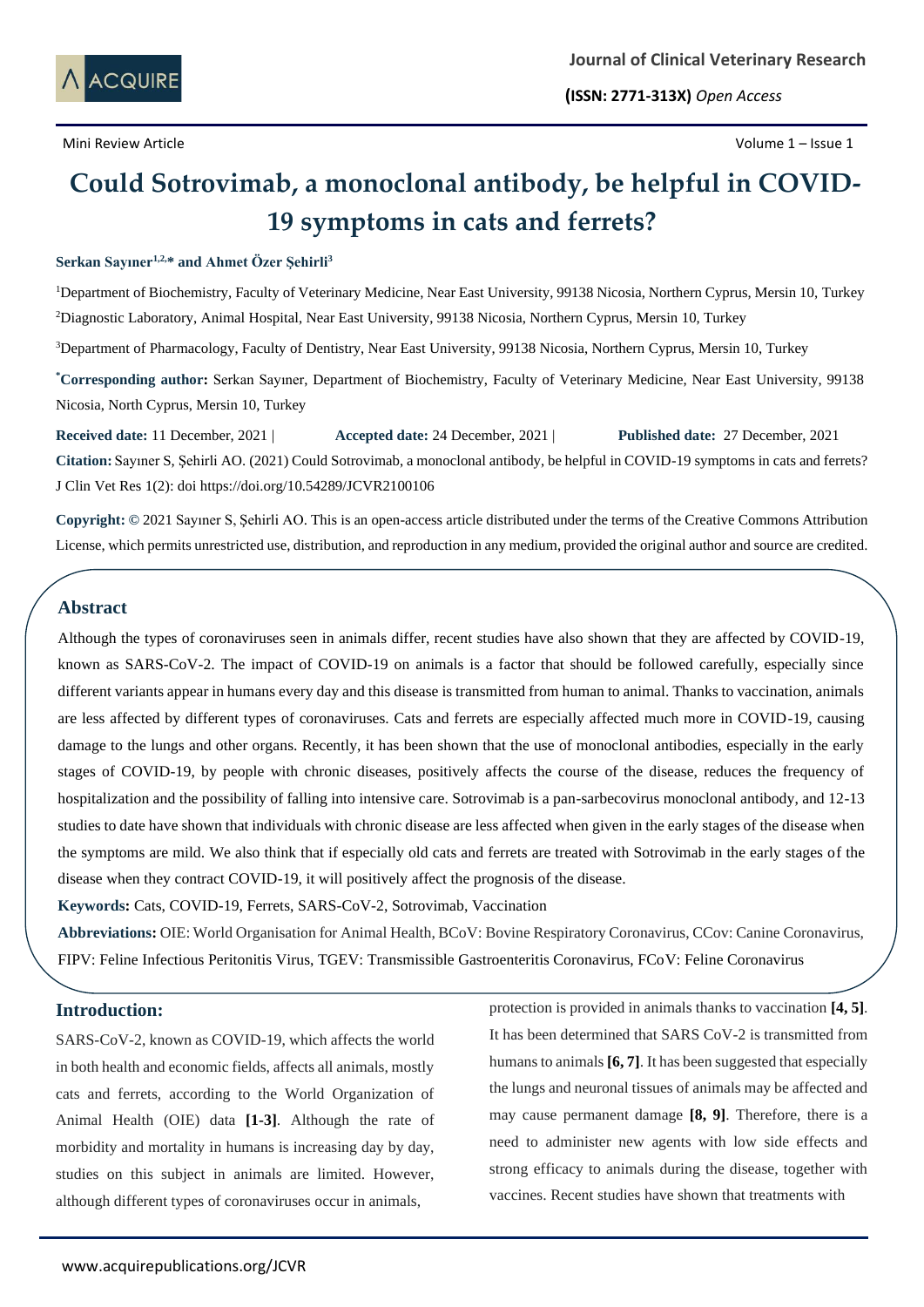monoclonal antibodies in humans reduce the frequency of hospitalization **[10, 11]**. In particular, the emergence of different variants and the consequences of these variants on animals is an important issue that needs to be investigated. Therefore, examining and evaluating the effects of possible therapeutic agents on animals is an undeniable fact in terms of veterinary medicine. The most effective solution is the development of a monoclonal antibody that neutralizes SARS-CoV-2 by targeting an evolutionarily conserved epitope that lies outside the rapidly evolving receptor-binding motif **[12-14]**. This antibody should have a high barrier to resistance and the receptor-binding motif can be combined with targeted antibodies as needed to further raise the barrier against resistance.

Sotrovimab (VIR-7831) is a monoclonal antibody prepared to neutralize sarbecoviruses such as SARS-CoV-1 and SARS-CoV-2 **[15, 16]**. In vitro studies have shown that it is effective against all variants that have emerged so far. Clinical studies on humans have also shown that it can reduce the frequency of hospitalization of people with chronic diseases **[10, 16, 17]**. Therefore, in the light of these findings, we think that Sotrovimab may be beneficial for both ferrets and cats.

## **Animal CoV Infections**

There are different types of coronaviruses on animals, and they also affect domestic, wild and farm animals and cause mortality and morbidity that negatively affect life. There are different types such as the type seen in cattle (BCoV), pigs (TGEV, PDEV), dogs (CCoV), cats (FCoV) **[18]**. Although gastrointestinal symptoms can be seen in cattle, pigs and dogs, it has been suggested that it can affect almost all organs in cats [feline infectious peritonitis virus (FIPV)] and ferrets **[19, 20]**. In this disease, the cytokine storm together with the activation of macrophages adversely affects the lungs as in humans. It is thought that especially old and diseased cats will be more affected **[21, 22]**. In this context, the importance of agents that modify the immune system is increasing day by day in both humans and animals. Therefore, the necessity of monoclonal antibody treatment with antiviral drug in the first period of the disease is inevitable.

SARS-CoV-2 can be transmitted from person to person through the respiratory tract, as well as from person to animal through the ACE-2 and TMPRSS-2 enzymes **[23, 24]**. It has also been reported in animals in many countries **[3, 8]**. Especially in experimental studies, it is thought that cats and ferrets may be sensitive to all variants of COVID-19, similar to humans, and may affect all tissues with macrophage activation and cytokine storm **[25-27]**.

### **COVID-19 and Sotrovimab**

As with viral infections, vaccines are required for eradication of SARS-CoV-2 **[28]**. Although prophylaxis is provided by vaccination, different approaches are required for the radical treatment of the disease. The importance of monoclonal antibodies has been increasing recently to positively affect the prognosis of the disease and reduce morbidity and mortality in SARS-CoV-2 **[29]**. It was established that the recently found Sotrovimab not only affects ACE-2, but also the enzymes and proteins that the virus invades, such as TMPRSS-2, CD-147 **[15-17]**. Thus, Sotrovimab can also inhibit cytokine storm with free oxygen radicals that occur with replication after SARS-CoV-2 invasion. Studies in animals have shown that Sotrovimab neutralizes virus binding **[16]**.

In conclusion, it is thought that the administration of Sotrovimab, which is a monoclonal antibody to be made in the first place where SARS-CoV-2 in animals affects cats and ferrets the most, together with antiviral treatment may positively affect the prognosis of the disease and reduce mortality and morbidity.

**Conflict of interest:** Authors declare no conflict of interest.

#### **References:**

- 1. [Schlottau K, Rissmann M, Graaf A, Schon J, Sehl J, et al.](https://www.thelancet.com/journals/lanmic/article/PIIS2666-5247(20)30089-6/fulltext)  [\(2020\) SARS-CoV-2 in fruit bats, ferrets, pigs, and](https://www.thelancet.com/journals/lanmic/article/PIIS2666-5247(20)30089-6/fulltext)  [chickens: an experimental transmission study. The Lancet](https://www.thelancet.com/journals/lanmic/article/PIIS2666-5247(20)30089-6/fulltext)  [Microbe 1: e218-e225.](https://www.thelancet.com/journals/lanmic/article/PIIS2666-5247(20)30089-6/fulltext)
- 2. [Halfmann PJ, Hatta M, Chiba S, Maemura T, Fan S, et al.](https://www.nejm.org/doi/full/10.1056/nejmc2013400)  [\(2020\) Transmission of SARS-CoV-2 in Domestic Cats.](https://www.nejm.org/doi/full/10.1056/nejmc2013400)  [New England J Medic. 383: 592-594.](https://www.nejm.org/doi/full/10.1056/nejmc2013400)
- 3. [Curukoglu A, Ergoren MC, Ozgencil FE, Sayiner S, Ince](https://pubmed.ncbi.nlm.nih.gov/34322866/)  [ME, et al. \(2021\) First direct human-to-cat transmission of](https://pubmed.ncbi.nlm.nih.gov/34322866/)  [the SARS-CoV-2 B.1.1.7 variant. Aust Veter J. 99: 482-488.](https://pubmed.ncbi.nlm.nih.gov/34322866/)

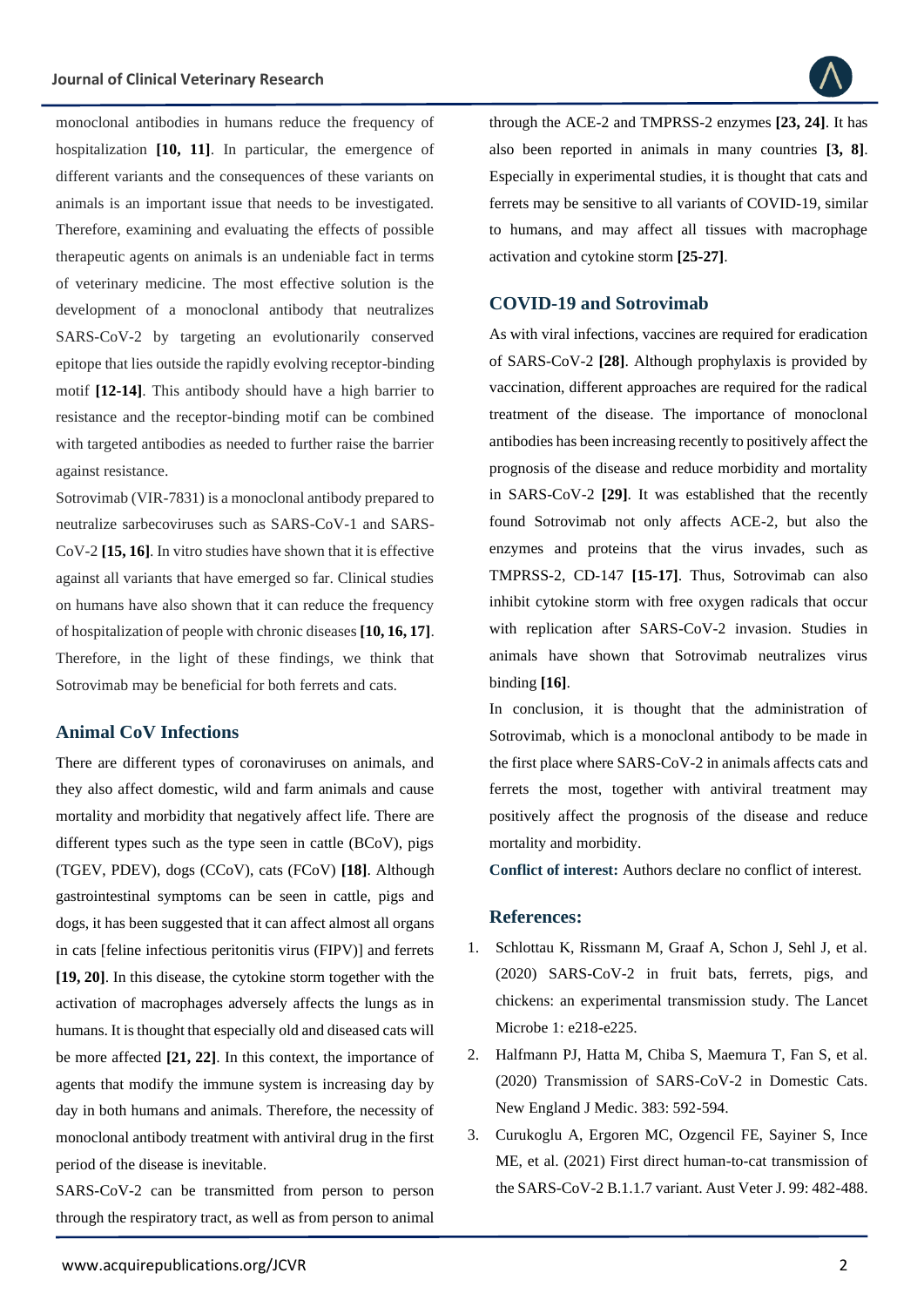

- 4. [Saif LJ. \(2004\) Animal coronavirus vaccines: lessons for](https://read.qxmd.com/read/15742624/animal-coronavirus-vaccines-lessons-for-sars)  [SARS. Developments in Biologicals 119: 129-140.](https://read.qxmd.com/read/15742624/animal-coronavirus-vaccines-lessons-for-sars)
- 5. [Sharun K, Tiwari R, Saied AA, Dhama K. \(2021\) SARS-](https://europepmc.org/article/pmc/pmc8570933)[CoV-2 vaccine for domestic and captive animals: An effort](https://europepmc.org/article/pmc/pmc8570933)  [to counter COVID-19 pandemic at the human-animal](https://europepmc.org/article/pmc/pmc8570933)  [interface. Vaccine. 39: 7119-7122.](https://europepmc.org/article/pmc/pmc8570933)
- 6. [Prince T, Smith SL, Radford AD, Solomon T, Hughes GL,](https://www.mdpi.com/1999-4915/13/3/494)  [et al. \(2021\) SARS-CoV-2 Infections in Animals: Reservoirs](https://www.mdpi.com/1999-4915/13/3/494)  [for Reverse Zoonosis and Models for Study. Viruses 13\(3\):](https://www.mdpi.com/1999-4915/13/3/494)  [494.](https://www.mdpi.com/1999-4915/13/3/494)
- 7. [Bashor L, Gagne RB, Bosco-Lauth AM, Bowen RA,](https://pubmed.ncbi.nlm.nih.gov/34716263/)  [Stenglein M, et al. \(2021\) SARS-CoV-2 evolution in](https://pubmed.ncbi.nlm.nih.gov/34716263/)  [animals suggests mechanisms for rapid variant selection.](https://pubmed.ncbi.nlm.nih.gov/34716263/)  [Proc Natl Acad Sci U S A. 118\(44\): e2105253118.](https://pubmed.ncbi.nlm.nih.gov/34716263/)
- 8. [Perisé-Barrios AJ, Tomeo-Martín BD, Gómez-Ochoa P,](https://veterinaryresearch.biomedcentral.com/articles/10.1186/s13567-021-00897-y)  [Delgado-Bonet P, Plaza P, et al. \(2021\) Humoral responses](https://veterinaryresearch.biomedcentral.com/articles/10.1186/s13567-021-00897-y)  [to SARS-CoV-2 by healthy and sick dogs during the](https://veterinaryresearch.biomedcentral.com/articles/10.1186/s13567-021-00897-y)  [COVID-19 pandemic in Spain. Veter Research. 52: 22.](https://veterinaryresearch.biomedcentral.com/articles/10.1186/s13567-021-00897-y)
- 9. [Stevanovic V, Tabain I, Vilibic-Cavlek T, Maljkovic MM,](https://www.mdpi.com/1999-4915/13/8/1430)  [Beniv I, et al. \(2021\) The emergence of sars-cov-2 within](https://www.mdpi.com/1999-4915/13/8/1430)  [the dog population in croatia: Host factors and clinical](https://www.mdpi.com/1999-4915/13/8/1430)  [outcome. Viruses 13\(8\): 1430.](https://www.mdpi.com/1999-4915/13/8/1430)
- 10. [Kreuzberger N, Hirsch C, Chai KL, Tomlison E, Khosravi](https://www.cochranelibrary.com/cdsr/doi/10.1002/14651858.CD013825.pub2/full)  [Z, et al. \(2021\) SARS-CoV-2-neutralising monoclonal](https://www.cochranelibrary.com/cdsr/doi/10.1002/14651858.CD013825.pub2/full)  [antibodies for treatment of COVID-19. Cochrane Database](https://www.cochranelibrary.com/cdsr/doi/10.1002/14651858.CD013825.pub2/full)  [of Systematic Reviews.](https://www.cochranelibrary.com/cdsr/doi/10.1002/14651858.CD013825.pub2/full)
- 11. [Rubin EJ, Baden LR, Morrissey S. \(2021\) Audio Interview:](https://pubmed.ncbi.nlm.nih.gov/33113304/)  [A New Monoclonal Antibody for Covid-19 and Potential](https://pubmed.ncbi.nlm.nih.gov/33113304/)  [Vaccination for Children. N Engl J Med. 385: e74.](https://pubmed.ncbi.nlm.nih.gov/33113304/)
- 12. [Zost SJ, Gilchuk P, Case JB, Binshtein E, Chen RE,](https://profiles.wustl.edu/en/publications/potently-neutralizing-and-protective-human-antibodies-against-sar) et al. [\(2020\) Potently neutralizing and protective human](https://profiles.wustl.edu/en/publications/potently-neutralizing-and-protective-human-antibodies-against-sar)  [antibodies against SARS-CoV-2. Nature 584: 443-449.](https://profiles.wustl.edu/en/publications/potently-neutralizing-and-protective-human-antibodies-against-sar)
- 13. [Kramer KJ, Johnson N v., Shiakolas AR, Suryadevara N,](https://www.sciencedirect.com/science/article/pii/S2211124721012432)  [Sivakumar P, et al. \(2021\) Potent neutralization of SARS-](https://www.sciencedirect.com/science/article/pii/S2211124721012432)[CoV-2 variants of concern by an antibody with an](https://www.sciencedirect.com/science/article/pii/S2211124721012432)  [uncommon genetic signature and structural mode of spike](https://www.sciencedirect.com/science/article/pii/S2211124721012432)  [recognition. Cell Reports 37: 109784.](https://www.sciencedirect.com/science/article/pii/S2211124721012432)
- 14. [Wang P, Casner RG, Nair MS, Yu J, Guo Y, et al. \(2021\) A](https://www.biorxiv.org/content/10.1101/2021.10.13.464307v1)  [monoclonal antibody that neutralizes SARS-CoV-2 variants,](https://www.biorxiv.org/content/10.1101/2021.10.13.464307v1)  [SARS-CoV, and other sarbecoviruses. bioRxiv : the preprint](https://www.biorxiv.org/content/10.1101/2021.10.13.464307v1)  [server for biology.](https://www.biorxiv.org/content/10.1101/2021.10.13.464307v1)
- 15. (2021) New drug: Sotrovimab for COVID-19. Australian Prescriber 44:175
- 16. [Gupta A, Gonzalez-Rojas Y, Juarez E, Casal MC, Moya J,](https://www.nejm.org/doi/10.1056/NEJMoa2107934)  [et al. \(2021\) Early Treatment for Covid-19 with SARS-CoV-](https://www.nejm.org/doi/10.1056/NEJMoa2107934)[2 Neutralizing Antibody Sotrovimab. N Engl J Med.](https://www.nejm.org/doi/10.1056/NEJMoa2107934)  [385:1941-1950.](https://www.nejm.org/doi/10.1056/NEJMoa2107934)
- 17. [Mahase E. \(2021\) Covid-19: UK approves monoclonal](https://www.bmj.com/content/375/bmj.n2990)  [antibody sotrovimab for over 12s at high risk. BMJ 375:](https://www.bmj.com/content/375/bmj.n2990)  [n2990.](https://www.bmj.com/content/375/bmj.n2990)
- 18. [Zappulli V, Ferro S, Bonsembiante F, et al. \(2020\) Pathology](https://pubmed.ncbi.nlm.nih.gov/33322366/)  [of Coronavirus Infections: A Review of Lesions in Animals](https://pubmed.ncbi.nlm.nih.gov/33322366/)  [in the One-Health Perspective. Animals 10\(12\): 2377.](https://pubmed.ncbi.nlm.nih.gov/33322366/)
- 19. [Felten S, Hartmann K. \(2019\) Diagnosis of Feline Infectious](https://pubmed.ncbi.nlm.nih.gov/31731711/)  [Peritonitis: A Review of the Current Literature. Viruses](https://pubmed.ncbi.nlm.nih.gov/31731711/) [11\(11\): 1068.](https://pubmed.ncbi.nlm.nih.gov/31731711/)
- 20. [Murray J, Kiupel M, Maes RK. \(2010\) Ferret Coronavirus-](https://www.ncbi.nlm.nih.gov/pmc/articles/PMC7110453/)[Associated Diseases. Veterinary Clinics of North America:](https://www.ncbi.nlm.nih.gov/pmc/articles/PMC7110453/)  [Exotic Animal Practice 13:543-560.](https://www.ncbi.nlm.nih.gov/pmc/articles/PMC7110453/)
- 21. [Cloutier M, Nandi M, Ihsan AU, Chamard HA, Ilangumaran](https://pubmed.ncbi.nlm.nih.gov/32866898/)  [S, et al. \(2020\) ADE and hyperinflammation in SARS-CoV2](https://pubmed.ncbi.nlm.nih.gov/32866898/)  [infection comparison with dengue hemorrhagic fever and](https://pubmed.ncbi.nlm.nih.gov/32866898/)  [feline infectious peritonitis. Cytokine 136:155256.](https://pubmed.ncbi.nlm.nih.gov/32866898/)
- 22. [Carvallo FR, Martins M, Joshi LR, Caserta LC, Mitchell PK,](https://pubmed.ncbi.nlm.nih.gov/34452375/)  [et al. \(2021\) Severe SARS-CoV-2 Infection in a Cat with](https://pubmed.ncbi.nlm.nih.gov/34452375/)  [Hypertrophic Cardiomyopathy. Viruses 13:1510.](https://pubmed.ncbi.nlm.nih.gov/34452375/)
- 23. [Cevik M, Kuppalli K, Kindrachuk J, Peiris M. \(2020\)](https://www.bmj.com/content/371/bmj.m3862)  [Virology, transmission, and pathogenesis of SARS-CoV-2.](https://www.bmj.com/content/371/bmj.m3862)  [BMJ 371: m3862.](https://www.bmj.com/content/371/bmj.m3862)
- 24. [Zang R, Gomez Castro MF, McCune BT, et al. \(2020\)](https://www.science.org/doi/10.1126/sciimmunol.abc3582)  [TMPRSS2 and TMPRSS4 promote SARS-CoV-2 infection](https://www.science.org/doi/10.1126/sciimmunol.abc3582)  of human small intestinal [enterocytes. Science immunology.](https://www.science.org/doi/10.1126/sciimmunol.abc3582)
- 25. [Bonilauri P, Rugna G. \(2021\) Animal coronaviruses and](https://pubmed.ncbi.nlm.nih.gov/33562645/)  [SARS-CoV-2 in animals, what do we actually know? Life](https://pubmed.ncbi.nlm.nih.gov/33562645/)  [11:1-17.](https://pubmed.ncbi.nlm.nih.gov/33562645/)
- 26. [Tiwari R, Dhama K, Sharun K, Iqbal Yatoo M, Malik YS, et](https://pubmed.ncbi.nlm.nih.gov/32393111/)  [al. \(2020\) COVID-19: animals, veterinary and zoonotic](https://pubmed.ncbi.nlm.nih.gov/32393111/)  [links. The veterinary quarterly 40\(1\): 169-182.](https://pubmed.ncbi.nlm.nih.gov/32393111/)
- 27. [Muñoz-Fontela C, Dowling WE, Funnell SGP, et al. \(2020\)](https://www.nature.com/articles/s41586-020-2787-6)  [Animal models for COVID-19.](https://www.nature.com/articles/s41586-020-2787-6) Nature 586: 509-515.